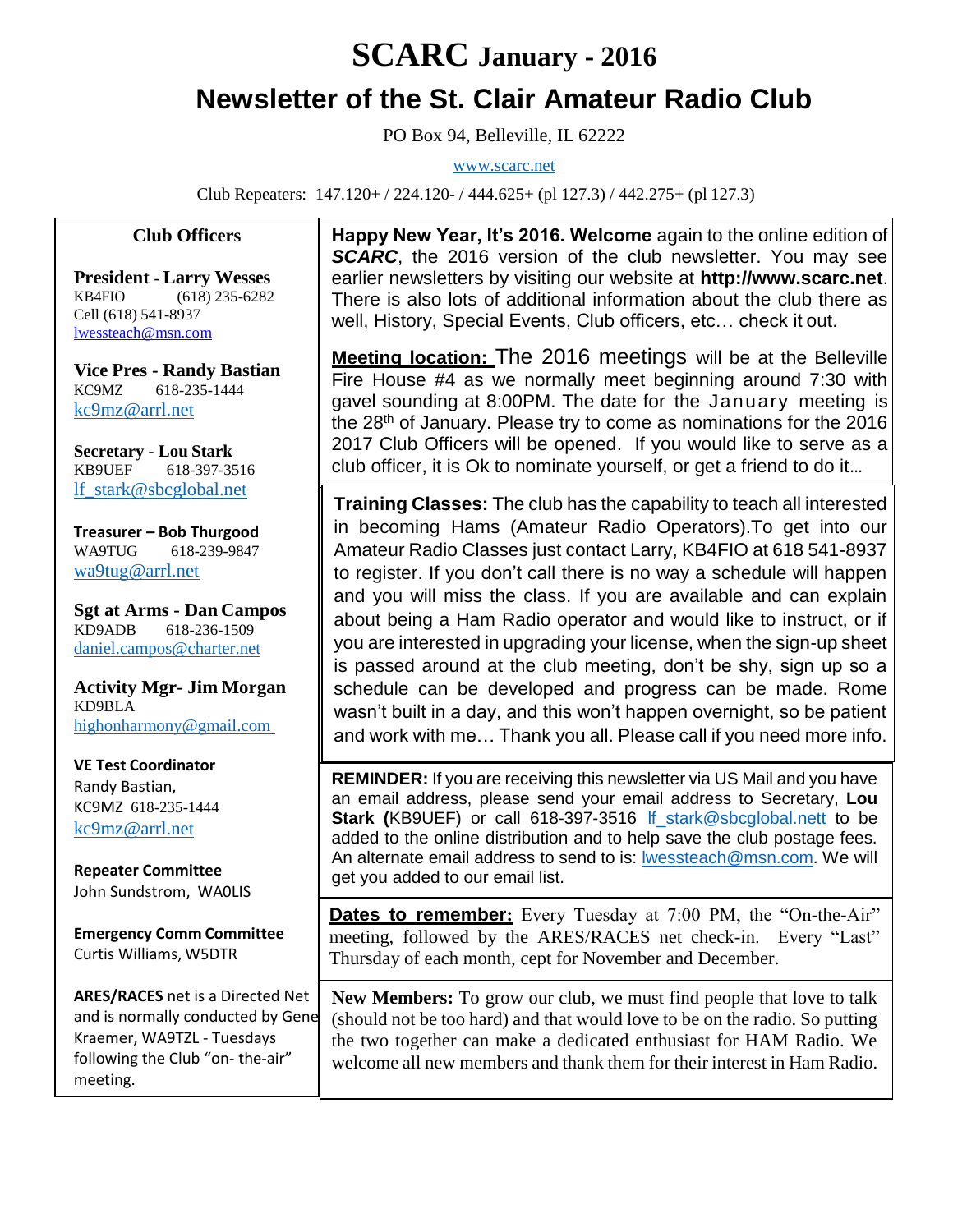**Training Classes for your HAM** *(Amateur Radio)* **License:** Currently we have no classes scheduled, because we have no students… we need to recruit some new folks to our hobby and share the enjoyment of communicating around the world and across the street.

**The Club Christmas Party:** I could only describe it as a grand success. It was held at Fischer's Restaurant on December 17. There were about 15 members, most with their wives, some solo. The food was good, as each ordered whatever they wanted. The President handed out (basically door prizes) but did it under the guise of prizes for answering trivia questions. I don't think anyone sang any Christmas Carols… next year we can do that. Or maybe not??



**St Clair County Medical Reserve Corps (MRC)**

MRC is a community-based, civilian, volunteer program that helps build the public health infrastructure of communities nationwide. MRC units function as part of the local emergency preparedness teams. They supplement existing public health resources and emergency agencies such as the American Red Cross, local public health, fire, police and ambulance services. The St Clair Unit is seeking volunteers, especially Amateur Radio Operators to join their efforts. Please see Larry Wessels for an application at the meeting, or call 541-8937 if you would like one sooner. Another great opportunity to serve your community… be